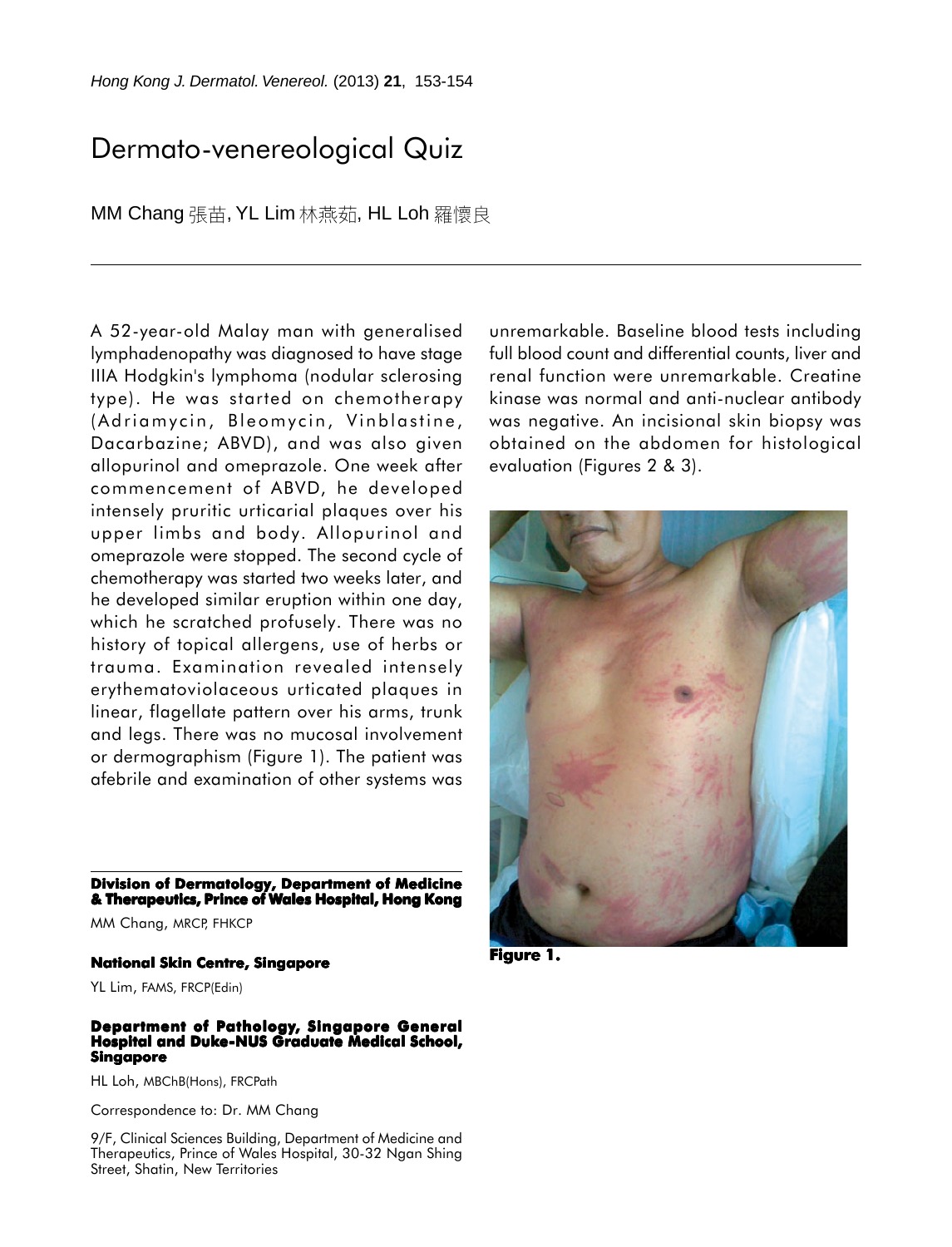

**Figure 2.** H & E, original magnification x 200.

## **Questions**

- 1) What are the differential diagnoses?
- 2) What does the histology show?
- 3) What is the diagnosis and likely culprit agent?
- 4) What is the treatment and prognosis?

(Answers on page 163)



**Figure 3.** H & E, original magnification x 400.